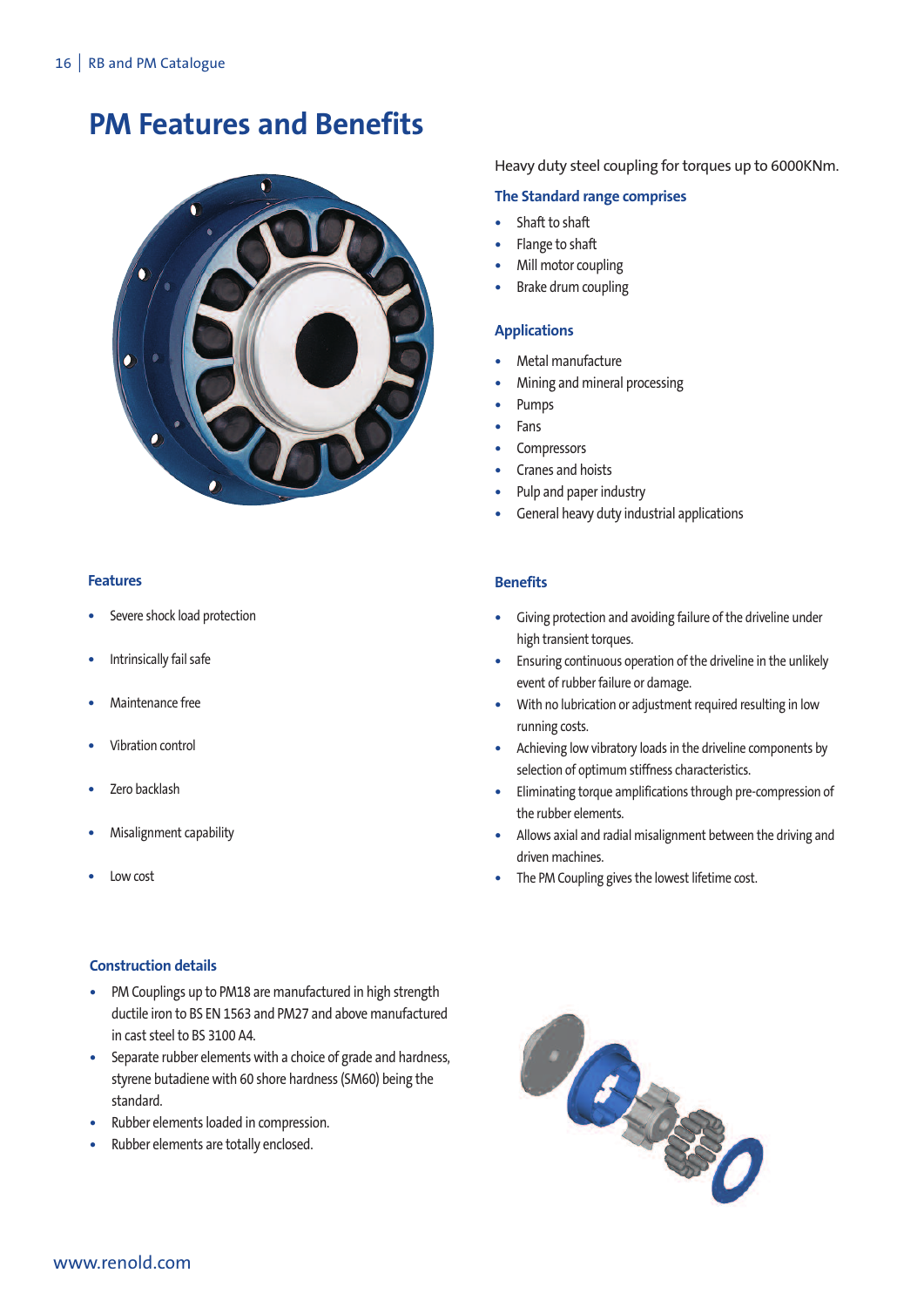# **PM Typical Applications**



**Ladle Crane. Couplings fitted on the input and output of the main hoist and long travel.**



**Steam Turbine Gerator Set. Coupling fitted between the gearbox and alternator.**



**Fan Drive. Coupling fitted between the variable frequency electric motor and the fan.**



**Conveyor. Couplings fitted on the input and output on conveyor drives.**



**Eiffle Tower main lift. Coupling with brake disc fitted between the electric motor and the gearbox that raises, lowers and brakes lift.**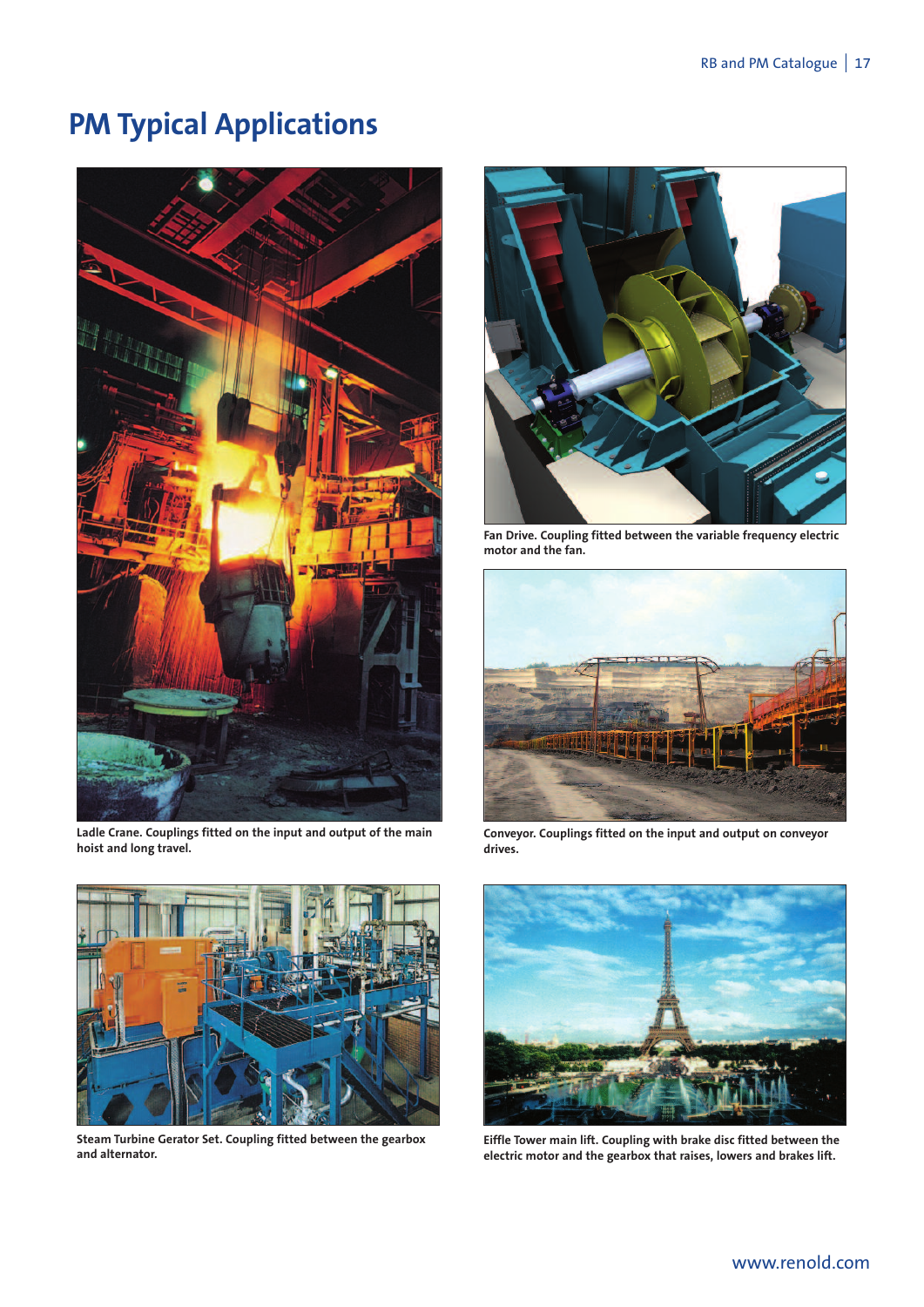# **PM Shaft to Shaft PM 0.4 to PM 130**





### **Dimensions, Weight, Inertia and Alignment**

| <b>COUPLING SIZE</b>              |                     | 0.4          | 0.7            | 1.3            | $\overline{3}$ | $6\phantom{a}$ | 8                       | 12           | 18           | 27    | 40           | 60     | 90             | 130            |
|-----------------------------------|---------------------|--------------|----------------|----------------|----------------|----------------|-------------------------|--------------|--------------|-------|--------------|--------|----------------|----------------|
|                                   | А                   | 161.9        | 187.3          | 215.9          | 260.3          | 260            | 302                     | 338          | 392          | 440   | 490          | 568    | 638            | 728            |
|                                   | $\overline{B}$      | 103          | 110            | 130            | 143            | 175            | 193                     | 221.5        | 254          | 290.5 | 329          | 377.5  | 432.5          | 487            |
|                                   | C                   | $\mathbf{1}$ | $\overline{2}$ | $\overline{2}$ | 3              | 3              | $\overline{\mathbf{3}}$ | 3.5          | 4            | 4.5   | 5            | 5.5    | 6.5            | $\overline{7}$ |
|                                   | D                   | 51           | 54             | 64             | 70             | 86             | 95                      | 109          | 125          | 143   | 162          | 186    | 213            | 240            |
|                                   | D1                  | 51           | 54             | 64             | 70             | 86             | 95                      | 109          | 125          | 143   | 162          | 186    | 213            | 240            |
|                                   | E                   | 76           | 92             | 108            | 122            | 135            | 148                     | 168          | 195          | 220   | 252          | 288    | 330            | 373            |
|                                   | F                   | 146          | 171.4          | 196.8          | 235            | 240            | 276                     | 312          | 360          | 407   | 458          | 528    | 598            | 680            |
|                                   | G                   | 133          | 157            | 181            | 214.3          | 222            | 245                     | 280          | 320          | 367   | 418          | 479    | 548            | 620            |
| <b>DIMENSIONS</b>                 | I                   | 9.5          | 11             | 12             | 14.5           | $11\,$         | 13.5                    | 14           | 16           | 18.5  | 21           | 24     | 26.5           | 31             |
| (mm)                              | $\overline{0}$      | 5            | 5              | 6              | 6              | 8              | 8                       | 8            | 8            | 8     | 8            | 8      | 8              | 8              |
|                                   | R                   | M8           | M8             | M8             | M8             | M8             | M10                     | M12          | M16          | M16   | M16          | M20    | M20            | M24            |
|                                   | S                   | 8            | 8              | 8              | 8              | 12             | 12                      | 12           | 12           | 12    | 16           | 12     | 16             | 16             |
|                                   | T                   | M8           | M8             | M <sub>8</sub> | M8             | M <sub>8</sub> | M12                     | M12          | M16          | M16   | M16          | M20    | M20            | M24            |
|                                   | W                   | 36           | 39             | 46             | 60             | 81             | 89                      | 102          | 118          | 134   | 152.7        | 175    | 200            | 226            |
|                                   | MAX. X & Y (4)      | 41           | 51             | 64             | 73             | 85             | 95                      | 109          | 125          | 143   | 162          | 186    | 213            | 240            |
|                                   | <b>MIN. X (5)</b>   | 27           | 27             | 35             | 37             | 50             | 62                      | 68           | 80           | 90    | 105          | 120    | 140            | 160            |
|                                   | MIN.Y               | 27           | 27             | 37             | 40             | 50             | 55                      | 65           | 70           | 85    | 105          | 110    | 140            | 160            |
| <b>RUBBER</b>                     | <b>Per Cavity</b>   | $\mathbf{1}$ | $\mathbf{1}$   | 1              | $\mathbf{1}$   | 1              | 1                       | $\mathbf{1}$ | $\mathbf{1}$ | 1     | $\mathbf{1}$ | 1      | $\overline{2}$ | $\overline{2}$ |
| <b>ELEMENTS</b>                   | <b>Per Coupling</b> | 10           | 10             | 12             | 12             | 16             | 16                      | 16           | 16           | 16    | 16           | 16     | 32             | 32             |
| MAXIMUM SPEED (rpm) (1)           |                     | 7200         | 6300           | 5400           | 4500           | 4480           | 3860                    | 3450         | 2975         | 2650  | 2380         | 2050   | 1830           | 1600           |
|                                   | W1                  | 1.9          | 2.8            | 4.5            | 6.9            | 8.9            | 11.62                   | 17.74        | 27.0         | 40.18 | 59.5         | 89.45  | 132.0          | 191.11         |
| WEIGHT (3)                        | W <sub>2</sub>      | 2.0          | 2.9            | 4.6            | 6.0            | 6.55           | 10.92                   | 15.86        | 24.59        | 35.34 | 50.47        | 77.80  | 111.96         | 165.24         |
| (kg)                              | W <sub>3</sub>      | 2.8          | 4.3            | 6.6            | 10.0           | 10.84          | 15.14                   | 21.24        | 33.03        | 47.80 | 69.32        | 104.63 | 151.78         | 222.39         |
|                                   | <b>TOTAL</b>        | 6.7          | 10.0           | 15.7           | 22.9           | 26.3           | 37.7                    | 54.8         | 84.6         | 123.3 | 179.3        | 271.9  | 395.7          | 578.7          |
| <b>INERTIA (3)</b>                | J1                  | 0.002        | 0.004          | 0.008          | 0.018          | 0.026          | 0.050                   | 0.101        | 0.203        | 0.392 | 0.756        | 1.491  | 2.872          | 5.330          |
| ( $kg m2$ )                       | J2                  | 0.006        | 0.014          | 0.019          | 0.049          | 0.072          | 0.149                   | 0.273        | 0.560        | 1.041 | 1.898        | 3.867  | 7.188          | 13.680         |
|                                   | J3                  | 0.005        | 0.013          | 0.025          | 0.05           | 0.058          | 0.116                   | 0.194        | 0.406        | 0.748 | 1.345        | 2.719  | 4.955          | 9.565          |
| <b>ALLOWABLE MISALIGNMENT (2)</b> |                     |              |                |                |                |                |                         |              |              |       |              |        |                |                |
| RADIAL (mm)                       |                     | 0.8          | 0.8            | 0.8            | 1.2            | 1.5            | 1.6                     | 1.6          | 1.6          | 1.9   | 2.1          | 2.4    | 2.8            | 3.3            |
| AXIAL (mm)                        |                     | 0.8          | 1.2            | 1.2            | 1.2            | 1.25           | 1.5                     | 1.75         | 2.0          | 2.25  | 2.5          | 2.75   | 3.25           | 3.5            |
| <b>CONICAL</b> (degree)           |                     | 0.5          | 0.5            | 0.5            | 0.5            | 0.5            | 0.5                     | 0.5          | 0.5          | 0.5   | 0.5          | 0.5    | 0.5            | 0.5            |

(1) For operation above 80% of the declared maximum coupling speed, it is recommended that the coupling is dynamically balanced.

(2) Installations should be initially aligned as accurately as possible. In order to allow for deterioration in alignment over time, it is recommended that initial alignment should not exceed 25% of the above noted data. The forces on the driving and driven machinery should be calculated to ensure **that these do not exceed the manufacturers allowables.**

(3) Weights and inertias are calculated with mean bore for couplings up to and including PM600, and with maximum bore for PM900 and above.

**(4) Oversize shafts can be accommodated in large boss driving flanges, manufactured to customer's requirements.**

**(5) PM0.4 - PM3 driving flanges are available with solid bores on request.**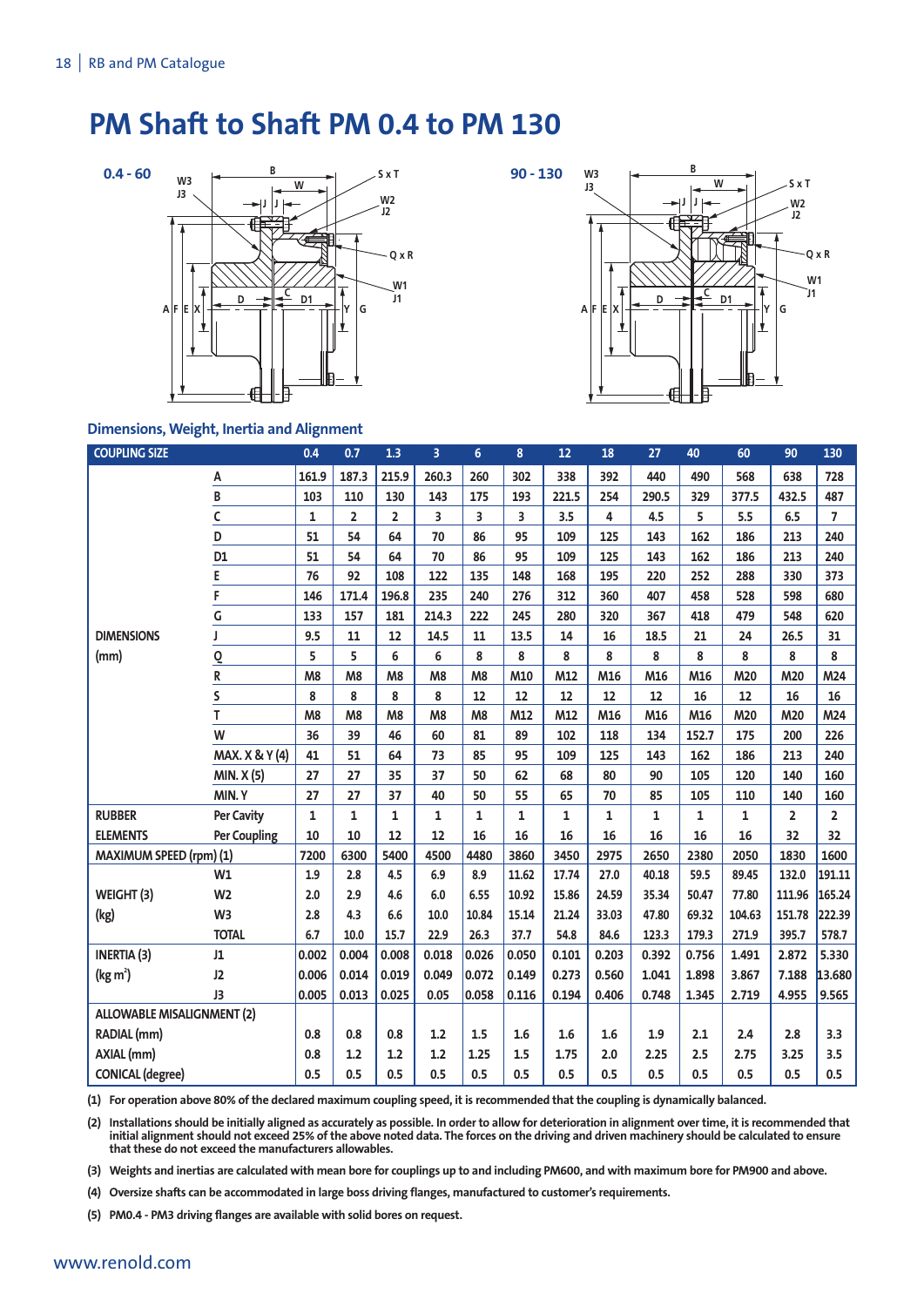# **PM Shaft to Shaft PM 180 to PM 7000**







### **Dimensions, Weight, Inertia and Alignment**

| <b>COUPLING SIZE</b>              |                   | 180            | 270                     | 400            | 600    | 850            | 1200   | 2000   | 3500                    | 4700    | 7000    |
|-----------------------------------|-------------------|----------------|-------------------------|----------------|--------|----------------|--------|--------|-------------------------|---------|---------|
|                                   | A                 | 798            | 925                     | 1065           | 1195   | 1143           | 1320.8 | 1574.8 | 2006.6                  | 2006.6  | 2006.6  |
|                                   | B                 | 544            | 623                     | 710.5          | 812    | 831            | 869    | 1035   | 1245                    | 1447    | 1877    |
|                                   | C                 | 8              | 9                       | 10.5           | 12     | 6.35           | 6.35   | 6.35   | 12.7                    | 12.7    | 12.7    |
|                                   | D                 | 268            | 307                     | 350            | 400    | 406            | 425    | 508    | 507                     | 711     | 875     |
|                                   | D1                | 268            | 307                     | 350            | 400    | 406            | 425    | 508    | 507                     | 711     | 875     |
|                                   | E                 | 415            | 475                     | 542            | 620    | 648            | 762    | 965    | 1016                    | 1220    | 1370    |
|                                   | F                 | 750            | 865                     | 992            | 1122   | 1066.8         | 1239.9 | 1473.2 | 1892.3                  | 1892.3  | 1892.3  |
| <b>DIMENSIONS</b>                 | J                 | 33.5           | 36                      | 43             | 52     | 44.5           | 50.8   | 63.5   | 76                      | 76      | 76      |
| (mm)                              | $\overline{6}$    | 12             | 12                      | 12             | 12     | 20             | 20     | 20     | 24                      | 24      | 24      |
|                                   | R                 | M24            | M30                     | M36            | M36    | M30            | M30    | M36    | M36                     | M36     | M36     |
|                                   | S                 | 20             | 20                      | 20             | 24     | 20             | 20     | 20     | 24                      | 24      | 24      |
|                                   | T                 | M24            | M30                     | M36            | M36    | M36            | M36    | M45    | M48                     | M48     | M48     |
|                                   | W                 | 252            | 288.5                   | 328            | 376    | 425.5          | 444.5  | 514.4  | 520.7                   | 643.5   | 1003.3  |
|                                   | MAX. X & Y (4)    | 268            | 307                     | 350            | 400    | 400            | 457    | 559    | 612                     | 711     | 813     |
|                                   | MIN.X             | 167            | 192                     | 232            | 285    | 343            | 381    | 457    | 533                     | 609     | 686     |
|                                   | MIN.Y             | 170            | 195                     | 235            | 285    | 343            | 381    | 457    | 533                     | 609     | 686     |
| <b>RUBBER</b>                     | <b>Per Cavity</b> | $\overline{2}$ | $\overline{\mathbf{2}}$ | $\overline{2}$ | 2      | $\overline{2}$ | 3      | 3      | $\overline{\mathbf{3}}$ | 4       | 6       |
| <b>ELEMENTS</b>                   | Per Coupling      | 32             | 32                      | 32             | 32     | 48             | 78     | 84     | 96                      | 128     | 192     |
| MAXIMUM SPEED (rpm) (1)           |                   | 1460           | 1260                    | 1090           | 975    | 1000           | 870    | 725    | 580                     | 580     | 580     |
|                                   | W1                | 262.3          | 389.0                   | 562.4          | 813.3  | 1059.9         | 1633.3 | 2594.6 | 5263.3                  | 6450.8  | 8644.4  |
| WEIGHT (3)                        | W <sub>2</sub>    | 266.78         | 414.0                   | 633.4          | 909.1  | 710.3          | 965.1  | 1670.9 | 2732.2                  | 3921.2  | 4895.6  |
| (kg)                              | W <sub>3</sub>    | 297.4          | 437.3                   | 651.2          | 946.7  | 929.8          | 1388.8 | 2631.4 | 4185.5                  | 7196.1  | 7742.9  |
| <b>TOTAL</b>                      |                   | 826.5          | 1240.3                  | 1847           | 2669.1 | 2700.0         | 3987.2 | 6896.9 | 12181.0                 | 17568.1 | 21282.9 |
| <b>INERTIA (3)</b>                | J1                | 9.14           | 17.88                   | 34.03          | 65.54  | 103.97         | 221.36 | 493.67 | 1653.41                 | 2145.76 | 3063.85 |
| (kg m <sup>2</sup> )              | J2                | 28.80          | 59.30                   | 119.5          | 220.2  | 163.89         | 306.74 | 743.28 | 2075.48                 | 3056.46 | 3755.94 |
|                                   | J3                | 15.35          | 29.89                   | 60.66          | 115.7  | 105.01         | 212.24 | 587.70 | 1466.3                  | 2637.60 | 2927.67 |
| <b>ALLOWABLE MISALIGNMENT (2)</b> |                   |                |                         |                |        |                |        |        |                         |         |         |
| RADIAL (mm)                       |                   | 3.5            | 3.9                     | 4.6            | 5.2    | 2.8            | 3.3    | 3.3    | 3.3                     | 3.3     | 3.3     |
| AXIAL (mm)                        |                   | 4.0            | 4.5                     | 5.25           | $6.0$  | 3.2            | 3.2    | 4.8    | 6.3                     | 6.3     | 6.3     |
| <b>CONICAL</b> (degree)           |                   | 0.5            | 0.5                     | 0.5            | 0.5    | 0.5            | 0.5    | 0.5    | 0.5                     | 0.5     | 0.5     |

(1) For operation above 80% of the declared maximum coupling speed, it is recommended that the coupling is dynamically balanced.

(2) Installations should be initially aligned as accurately as possible. In order to allow for deterioration in alignment over time, it is recommended that initial alignment should not exceed 25% of the above noted data. The forces on the driving and driven machinery should be calculated to ensure **that these do not exceed the manufacturers allowables.**

(3) Weights and inertias are calculated with mean bore for couplings up to and including PM600, and with maximum bore for PM900 and above.

**(4) Oversize shafts can be accommodated in large boss driving flanges, manufactured to customer's requirements.**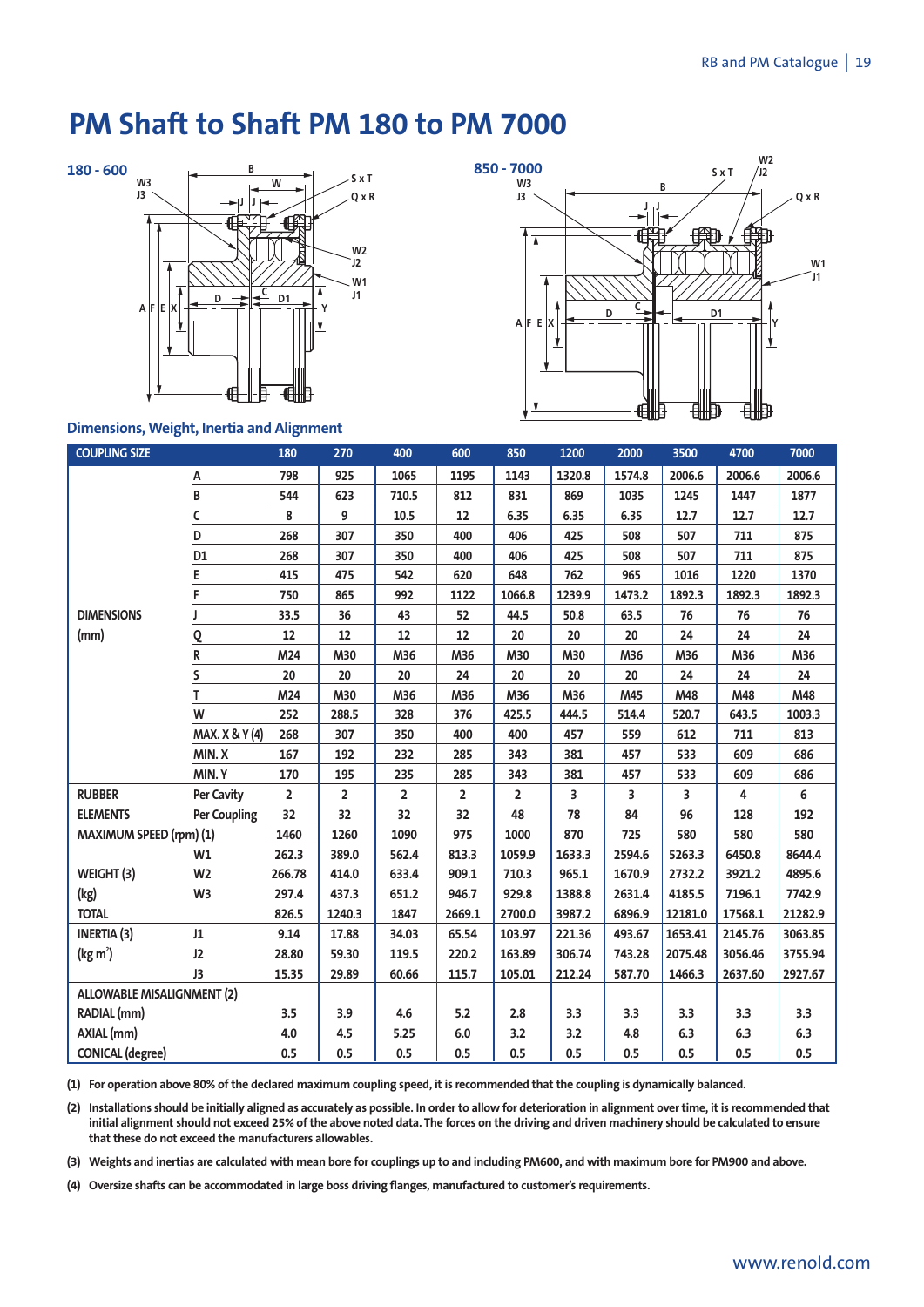# **PM Mill Motor Couplings**



Brakedrums may be used in conjunction with the whole range of PM couplings and may be bolted on either the driving flange or flexible half side of **the** coupling, the recess  $\cdot \phi$ A  $\cdot$  locating on the outside diameter of the coupling.

Recommended brake drums for each size of coupling are shown in the table, but øV is adjustable to suit "Non-standard" applications.

| <b>COUPLING SIZE</b>    |                |                | 0.7            | 1.3            | $\overline{3}$ | 6    |      | 12 <sub>2</sub> |       | 18    |      |
|-------------------------|----------------|----------------|----------------|----------------|----------------|------|------|-----------------|-------|-------|------|
| <b>MOTOR FRAME SIZE</b> |                | 180M           | 180L           | <b>225L</b>    | 250L           | 280M | 280L | 355L            | 400L  | 400LX | 450L |
| hp                      |                | 12.7           | 16             | 26             | 43             | 63   | 82   | 123             | 170   | 228   | 300  |
| rpm                     |                | 956            | 958            | 730            | 732            | 734  | 735  | 590             | 590   | 591   | 592  |
|                         | A              | 187.3          | 187.3          | 215.9          | 260.3          | 260  | 260  | 338             | 338   | 392   | 392  |
|                         | B              | 168            | 168            | 178            | 215            | 231  | 231  | 284.5           | 324.5 | 341   | 341  |
|                         | C              | $\overline{2}$ | $\overline{2}$ | $\overline{2}$ | 3              | 3    | 3    | 3.5             | 3.5   | 4     | 4    |
|                         | D <sub>1</sub> | 54             | 54             | 64             | 70             | 86   | 86   | 109             | 109   | 125   | 125  |
|                         | F              | 171.4          | 171.4          | 196.8          | 235            | 240  | 240  | 312             | 312   | 360   | 360  |
|                         | G              | 157            | 157            | 181            | 214.3          | 222  | 222  | 280             | 280   | 320   | 320  |
|                         | н              | 15.3           | 20.3           | 18.7           | 18.9           | 23.5 | 23.5 | 23.5            | 25.5  | 26    | 26   |
|                         |                | 11             | 11             | 12             | 14.5           | 11   | 11   | 14              | 14    | 16    | 16   |
|                         | K              | 100            | 100            | 125            | 140            | 155  | 185  | 205             | 205   | 205   | 215  |
| <b>DIMENSIONS</b>       | K1             | 90             | 110            | 110            | 140            | 180  | 180  | 180             | 225   | 225   | 225  |
| (mm)                    |                | 42             | 42             | 55             | 60             | 75   | 75   | 95              | 100   | 100   | 110  |
|                         | L1             | 70             | 70             | 90             | 105            | 120  | 120  | 135             | 155   | 155   | 170  |
|                         | M              | 84             | 84             | 84             | 107            | 107  | 107  | 132             | 167   | 167   | 167  |
|                         | N              | 28             | 28             | 28             | 35             | 35   | 35   | 40              | 45    | 45    | 45   |
|                         | P              | 112            | 112            | 112            | 142            | 142  | 142  | 172             | 212   | 212   | 212  |
|                         | v              | 250            | 315            | 315            | 400            | 500  | 500  | 500             | 630   | 630   | 630  |
|                         | W              | 36             | 46             | 46             | 60             | 81   | 81   | 102             | 102   | 118   | 118  |
|                         | MIN.Y          | 27             | 27             | 38             | 49             | 50   | 50   | 72              | 72    | 80    | 80   |
|                         | <b>MAX.Y</b>   | 51             | 51             | 64             | 73             | 85   | 85   | 109             | 109   | 125   | 125  |
|                         | Z              | 3              | 3              | 3              | 3              | 3    | 3    | 3               | 5     | 5     | 5    |

### **Type PM-SDW dimensions table (Ingot motor)**

The motor ratings are taken for Periodic Duty Classes S4 and S5, 150 starts per hour with a cyclic duration factor at 40%. For motors operating outside **these ratings, consult Renold Hi-Tec Couplings**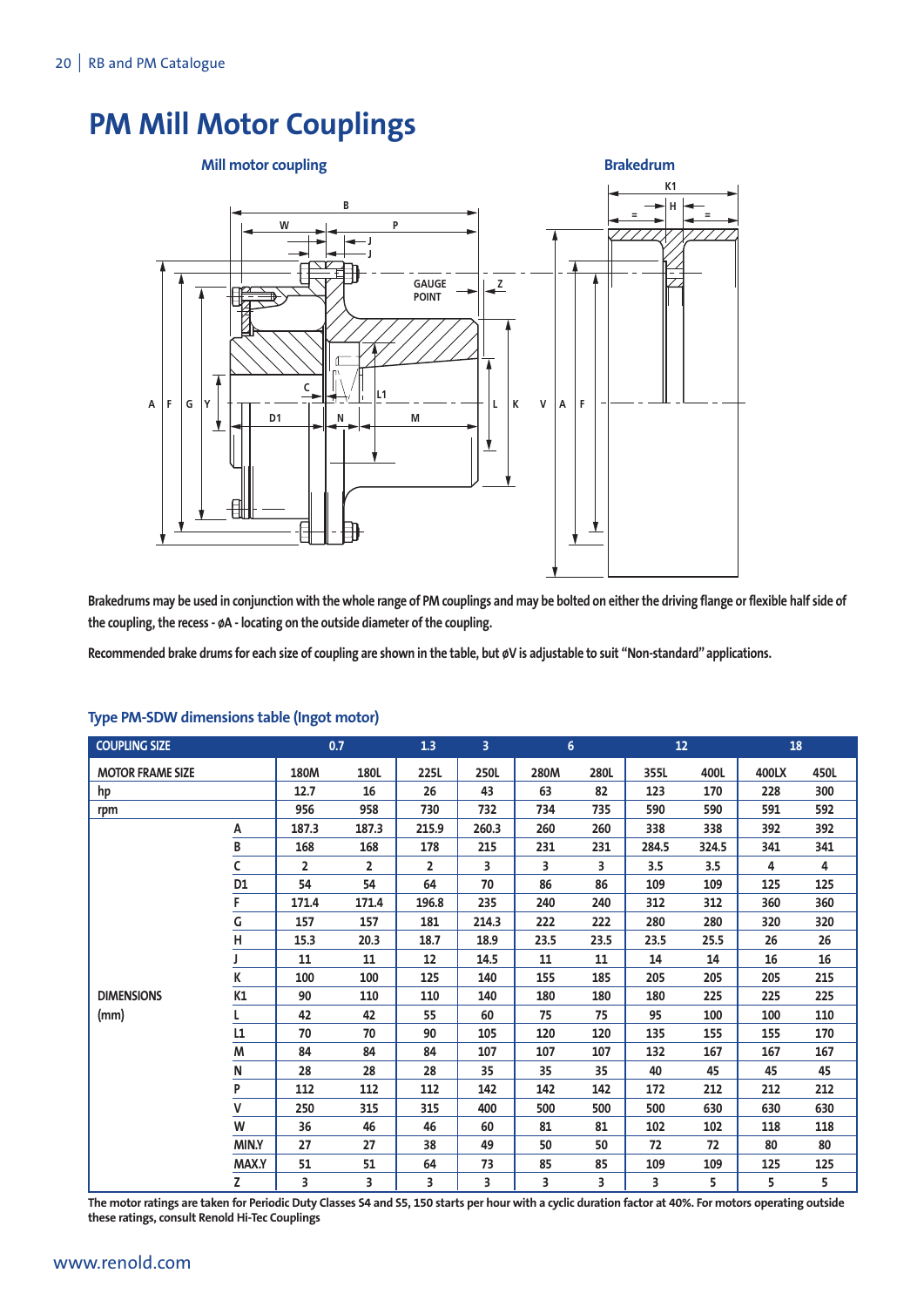# **PM Mill Motor Couplings**

# **Type PM-MM dimensions table (AISE motor)**

# **Series 6 mill motors**

| <b>COUPLING SIZE</b>    |              | 0.4   |                | 0.7            |       | $\overline{3}$ | $6\overline{6}$ | 12    |        | 18     | 27     |        |        | 40     |
|-------------------------|--------------|-------|----------------|----------------|-------|----------------|-----------------|-------|--------|--------|--------|--------|--------|--------|
| <b>MOTOR FRAME SIZE</b> |              | 602   | 603            | 604            | 606   | 608            | 610             | 612   | 614    | 616    | 618    | 620    | 622    | 624    |
| hp                      |              | 7     | 10             | 15             | 25    | 35             | 50              | 75    | 100    | 150    | 200    | 275    | 375    | 500    |
| rpm                     |              | 800   | 725            | 650            | 575   | 525            | 500             | 475   | 460    | 450    | 410    | 390    | 360    | 340    |
|                         | A            | 161.9 | 187.3          | 187.3          | 215.9 | 260.3          | 260             | 338   | 338    | 392    | 440    | 440    | 440    | 490    |
|                         | В            | 153   | 172            | 172            | 196   | 219            | 237             | 281.5 | 281.5  | 318    | 336.5  | 336.5  | 392.5  | 466    |
|                         |              | 1     | $\overline{2}$ | $\overline{2}$ | 2     | 3              | 3               | 3.5   | 3.5    | 4      | 4.5    | 4.5    | 4.5    | 5      |
|                         | D1           | 51    | 54             | 54             | 64    | 70             | 86              | 109   | 109    | 125    | 143    | 143    | 143    | 162    |
|                         |              | 146   | 171.4          | 171.4          | 196.8 | 235            | 240             | 312   | 312    | 360    | 407    | 407    | 407    | 458    |
|                         | G            | 133   | 157            | 157            | 181   | 221            | 222             | 280   | 280    | 320    | 367    | 367    | 367    | 418    |
|                         | н            | 13.5  | 15.3           | 15.3           | 18.7  | 18.9           | 18.5            | 18.5  | 18.5   | 21     | 21     | 21     | 21     | 21     |
|                         |              | 9.5   | 11             | 11             | 12    | 14.5           | 11              | 14    | 14     | 16     | 18.5   | 18.5   | 18.5   | 21     |
|                         | K            | 102   | 121            | 121            | 133   | 171            | 178             | 190   | 216    | 241    | 254    | 305    | 305    | 305    |
| <b>DIMENSIONS</b>       | K1           | 83    | 95             | 95             | 146   | 146            | 171             | 222   | 222    | 286    | 286    | 286    | 286    | 286    |
| (mm)                    |              | 44.45 | 50.80          | 50.80          | 63.50 | 76.20          | 82.55           | 92.07 | 107.95 | 117.47 | 127.00 | 149.22 | 158.75 | 177.80 |
|                         | L1           | 76.2  | 88.9           | 88.9           | 101.6 | 123.8          | 127             | 158.7 | 158.7  | 181    | 203.2  | 228.6  | 228.6  | 228.6  |
|                         | M            | 70    | 83             | 83             | 95    | 111            | 111             | 124   | 124    | 137    | 149    | 168    | 178    | 232    |
|                         | N            | 31    | 33             | 33             | 35    | 35             | 37              | 45    | 45     | 52     | 40     | 51     | 67     | 67     |
|                         | P            | 101   | 116            | 116            | 130   | 146            | 148             | 169   | 169    | 189    | 189    | 219    | 245    | 299    |
|                         | ٧            | 203   | 254            | 254            | 330   | 330            | 406             | 483   | 483    | 584    | 584    | 584    | 584    | 584    |
|                         | W            | 36    | 39             | 39             | 46    | 60             | 81              | 102   | 102    | 118    | 134    | 134    | 152.7  | 152.7  |
|                         | MIN.Y        | 22    | 27             | 27             | 38    | 49             | 50              | 72    | 72     | 80     | 92     | 92     | 92     | 105    |
|                         | <b>MAX.Y</b> | 41    | 51             | 51             | 64    | 73             | 85              | 109   | 109    | 125    | 143    | 143    | 143    | 162    |
|                         | Z            | 3     | 3              | 3              | 3     | 3              | 3               | 3     | 3      | 5      | 5      | 5      | 5      | 5      |

# **Series 8 mill motors**

| <b>COUPLING SIZE</b>    |                |              | 0.4          |                | 1.3            |       | 3     | 6     |       | 12     | 18     | 27     |
|-------------------------|----------------|--------------|--------------|----------------|----------------|-------|-------|-------|-------|--------|--------|--------|
| <b>MOTOR FRAME SIZE</b> |                | 802          | 802          | 803            | 804            | 806   | 808   | 810   | 812   | 814    | 816    | 818    |
| hp                      |                | 7.5          | 10           | 15             | 20             | 30    | 50    | 70    | 100   | 150    | 200    | 250    |
| rpm                     |                | 800          | 800          | 725            | 650            | 575   | 525   | 500   | 475   | 460    | 450    | 410    |
|                         | A              | 161.9        | 161.9        | 187.3          | 215.9          | 260.3 | 260.3 | 260   | 338   | 338    | 392    | 440    |
|                         | B              | 153          | 153          | 172            | 182            | 203   | 219   | 237   | 281.5 | 281.5  | 318    | 336.5  |
|                         |                | $\mathbf{1}$ | $\mathbf{1}$ | $\overline{2}$ | $\overline{2}$ | 3     | 3     | 3     | 3.5   | 3.5    | 4      | 4.5    |
|                         | D <sub>1</sub> | 51           | 51           | 54             | 64             | 70    | 70    | 86    | 109   | 109    | 125    | 143    |
|                         |                | 146          | 146          | 171.4          | 196.8          | 235   | 235   | 240   | 312   | 312    | 360    | 407    |
|                         | G              | 133          | 133          | 157            | 181            | 221   | 221   | 222   | 280   | 280    | 320    | 367    |
|                         | н              | 13.5         | 15.3         | 15.3           | 18.7           | 18.9  | 18.5  | 18.5  | 18.5  | 18.5   | 21     | 21     |
|                         |                | 9.5          | 9.5          | 11             | 12             | 14.5  | 14.5  | 11    | 14    | 14     | 16     | 18.5   |
|                         | K              | 102          | 102          | 121            | 121            | 133   | 171   | 178   | 190   | 216    | 241    | 254    |
| <b>DIMENSIONS</b>       | K1             | 83           | 95           | 95             | 146            | 146   | 171   | 171   | 222   | 222    | 286    | 286    |
| (mm)                    |                | 44.45        | 44.45        | 50.80          | 50.80          | 63.50 | 76.20 | 82.55 | 92.07 | 107.95 | 117.47 | 127.00 |
|                         | L1             | 76.2         | 76.2         | 88.9           | 88.9           | 101.6 | 123.8 | 127   | 158.7 | 158.7  | 181    | 203.2  |
|                         | M              | 70           | 70           | 83             | 83             | 95    | 111   | 111   | 124   | 124    | 137    | 149    |
|                         | N              | 31           | 31           | 33             | 33             | 35    | 35    | 37    | 45    | 45     | 52     | 40     |
|                         | P              | 101          | 101          | 116            | 116            | 130   | 146   | 148   | 169   | 169    | 189    | 189    |
|                         | v              | 203          | 254          | 254            | 330            | 330   | 406   | 406   | 483   | 483    | 584    | 584    |
|                         | W              | 36           | 36           | 39             | 46             | 60    | 60    | 81    | 102   | 102    | 118    | 134    |
|                         | MIN.Y          | 22           | 22           | 27             | 38             | 49    | 49    | 50    | 72    | 72     | 80     | 92     |
|                         | <b>MAX.Y</b>   | 41           | 41           | 51             | 64             | 73    | 73    | 85    | 109   | 109    | 125    | 143    |
|                         | z              | 3            | 3            | 3              | 3              | 3     | 3     | 3     | 3     | 3      | 5      | 5      |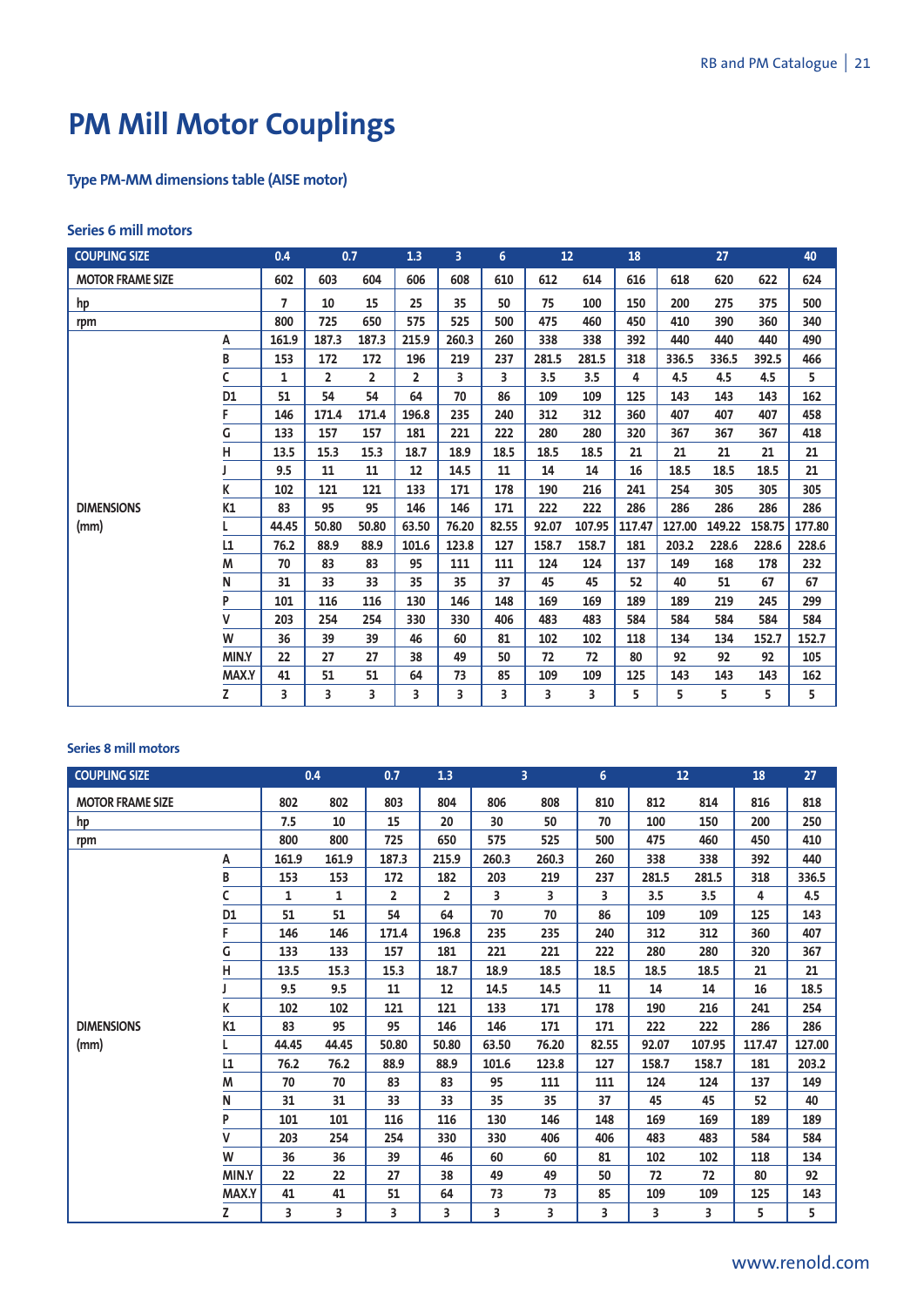# **PM Technical Data**

# **1.1 Prediction of the System Torsional Vibration Characteristics.**

An adequate prediction of the system torsional vibration characteristics can be made by the following method.

- **1.1.1** Use the torsional stiffness as shown in the technical data, which is based upon data measured at a 30°C ambient temperature (C $_{\text{Tdyn}}$ ).
- **1.1.2** Repeat the calculation made as 1.1.1 but using the maximum temperature correction factor  $St<sub>100</sub>$ , and dynamic magnifier correction factor, M100, forthe corrected rubber. Use tables below to adjust values for both torsional stiffness and dynamic magnifier. ie,  $C_{\text{Tdyn}} = C_{\text{Tdyn}} \times S_{\text{t100}}$

| <b>Rubber</b><br>Grade         | Temp <sub>max</sub><br>°C | S,                       |  |  |  |  |  |  |  |  |  |
|--------------------------------|---------------------------|--------------------------|--|--|--|--|--|--|--|--|--|
| SM 60                          | 100                       | $S_{\text{t100}} = 0.60$ |  |  |  |  |  |  |  |  |  |
| <b>SM 70</b>                   | 100                       | $S_{t100} = 0.44$        |  |  |  |  |  |  |  |  |  |
| <b>SM 80</b>                   | 100                       | $St_{100} = 0.37$        |  |  |  |  |  |  |  |  |  |
| SM 60 is considered "standard" |                           |                          |  |  |  |  |  |  |  |  |  |

**SM 60 is considered "standard"**

| <b>Rubber</b><br>Grade         | <b>Dynamic</b><br><b>Magnifier</b><br>at 30°C<br>$(M_{30})$ | <b>Dynamic</b><br><b>Magnifier</b><br>at 100°C<br>$(M_{100})$ |  |  |  |  |  |  |  |  |
|--------------------------------|-------------------------------------------------------------|---------------------------------------------------------------|--|--|--|--|--|--|--|--|
| SM 60                          |                                                             | 13.1                                                          |  |  |  |  |  |  |  |  |
| <b>SM 70</b>                   | 6                                                           | 13.6                                                          |  |  |  |  |  |  |  |  |
| <b>SM 80</b>                   |                                                             | 10.8                                                          |  |  |  |  |  |  |  |  |
| SM 60 is considered "standard" |                                                             |                                                               |  |  |  |  |  |  |  |  |

**1.1.3** Review calculations 1.1.1 and 1.1.2 and if the speed range is clear of criticals which do not exceed the allowable heat dissipation value as published in the catalogue, then the coupling is considered suitable forthe application with respect to the torsional vibration characteristics. If there is a critical in the speed range then actual temperature of the coupling will need to be calculated.

# **1.2 Prediction of the Actual Coupling Temperature and Torsional Stiffness**

**1.2.1** Use the torsional stiffness as published in the catalogue, this is based upon data measured at 30˚C and the dynamic magnifier at 30°C (M<sub>30</sub>).

**2.2.2** Compare the synthesis value of the calculated heat load in the coupling (PK) at the speed of interest to the "Allowable Heat Dissipation" (PKW).

> The coupling temperature rise  $\text{°C}$  = Temp<sub>coup</sub> =  $\left(\frac{P_K}{P}\right) \times 70$ The coupling temperature =  $\vartheta$ PK  $P_{KW}$

 $\vartheta$  = Temp<sub>coup</sub> + Ambient Temp.

- **1.2.3** Calculate the temperature correction factor St from 1.3 (if the coupling temperature > 100°C, then use St<sub>100</sub>). Calculate the dynamic Magnifier as per 1.4. Repeat the calculation with the new value of coupling stiffness and dynamic magnifier.
- **1.2.4** Calculate the coupling temperature as per 1.2. Repeat calculation until the coupling temperature agrees with the correction factors for torsional stiffness and dynamic magnifier used in the calculation.

# **1.3 Temperature Correction Factor**



# **1.4 Dynamic Magnifier Correction Factor**

The Dynamic Magnifier of the rubber is subject to temperature variation in the same way as the torsional stiffness.

| $M_T = \frac{M_{30}}{S_t}$     |                                                  | $\Psi$ <sub>T</sub> = $\Psi$ <sub>30</sub> x S <sub>t</sub> |  |  |  |  |  |  |  |  |
|--------------------------------|--------------------------------------------------|-------------------------------------------------------------|--|--|--|--|--|--|--|--|
| <b>Rubber</b><br>Grade         | <b>Dynamic</b><br><b>Magnifier</b><br>$(M_{30})$ | <b>Relative</b><br><b>Damping</b><br>$\varphi_{30}$         |  |  |  |  |  |  |  |  |
| SM 60                          | 8                                                | 0.78                                                        |  |  |  |  |  |  |  |  |
| <b>SM 70</b>                   | 6                                                | 1.05                                                        |  |  |  |  |  |  |  |  |
| <b>SM 80</b>                   |                                                  | 1.57                                                        |  |  |  |  |  |  |  |  |
| SM 60 is considered "standard" |                                                  |                                                             |  |  |  |  |  |  |  |  |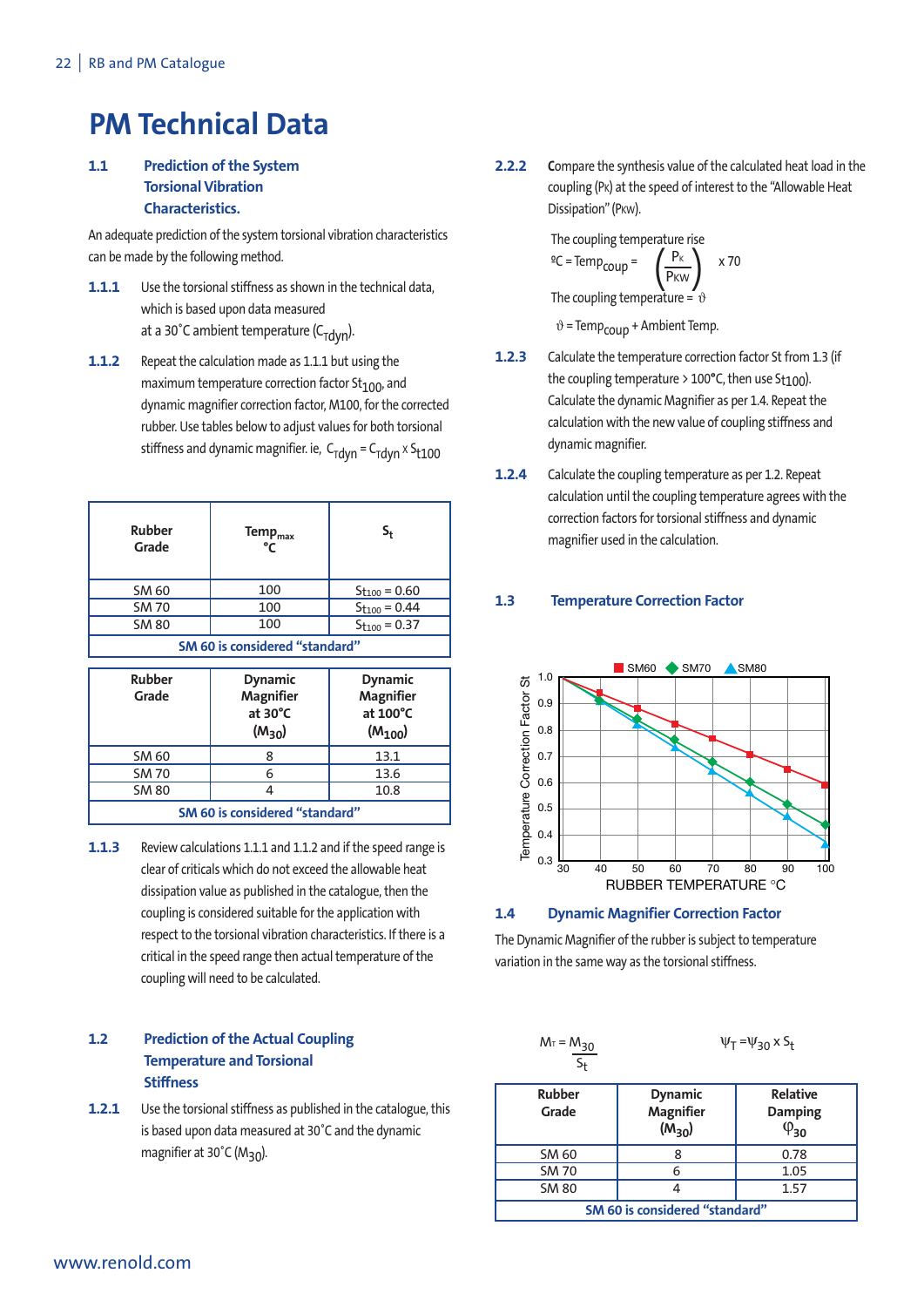# **PM Technical Data - Standard Blocks**

# **PM 0.4 - PM 130**

| <b>COUPLING SIZE</b>                  |              | 0.4   | 0.7   | 1.3   | 3     | 6     | 8     | 12    | 18    | 27    | 40    | 60    | 90    | 130   |
|---------------------------------------|--------------|-------|-------|-------|-------|-------|-------|-------|-------|-------|-------|-------|-------|-------|
| $kW$ / rpm                            |              | 0.045 | 0.07  | 0.14  | 0.32  | 0.63  | 0.84  | 1.25  | 1.89  | 2.83  | 4.19  | 6.28  | 9.43  | 13.62 |
| <b>MAXIMUM TORQUE TKmax (kNm)</b>     |              | 0.43  | 0.67  | 1.3   | 3.0   | 6.0   | 8.0   | 12.0  | 18.0  | 27.0  | 40.0  | 60.0  | 90.0  | 130.0 |
| <b>VIBRATORY TORQUE TKW (kNm) (2)</b> |              | 0.054 | 0.084 | 0.163 | 0.375 | 0.75  | 1.0   | 1.5   | 2.25  | 3.375 | 5.0   | 7.5   | 11.25 | 16.25 |
| <b>ALLOWABLE DISSIPATED HEAT</b>      |              | 266   | 322   | 365   | 458   | 564   | 562   | 670   | 798   | 870   | 1018  | 1159  | 1209  | 1369  |
| AT AMB. TEMP. 30°C PKW (W)            |              |       |       |       |       |       |       |       |       |       |       |       |       |       |
| <b>MAXIMUM SPEED (rpm)</b>            |              | 7200  | 6300  | 5400  | 4500  | 4480  | 3860  | 3450  | 2975  | 2650  | 2380  | 2050  | 1830  | 1600  |
| <b>DYNAMIC TORSIONAL (3)</b>          |              |       |       |       |       |       |       |       |       |       |       |       |       |       |
| STIFFNESS C <sub>Tdyn</sub> (MNm/rad) |              |       |       |       |       |       |       |       |       |       |       |       |       |       |
| @ 0.25 TKN                            | <b>SM 60</b> | 0.003 | 0.005 | 0.012 | 0.029 | 0.073 | 0.097 | 0.146 | 0.218 | 0.328 | 0.485 | 0.728 | 1.092 | 1.577 |
|                                       | <b>SM70</b>  | 0.005 | 0.008 | 0.018 | 0.043 | 0.104 | 0.138 | 0.207 | 0.311 | 0.466 | 0.691 | 1.036 | 1.554 | 2.245 |
|                                       | <b>SM 80</b> | 0.009 | 0.013 | 0.030 | 0.072 | 0.134 | 0.179 | 0.269 | 0.403 | 0.605 | 0.896 | 1.344 | 2.016 | 2.912 |
| @ 0.50 TKN                            | <b>SM 60</b> | 0.005 | 0.008 | 0.019 | 0.046 | 0.104 | 0.138 | 0.207 | 0.311 | 0.466 | 0.691 | 1.036 | 1.554 | 2.245 |
|                                       | <b>SM70</b>  | 0.007 | 0.010 | 0.025 | 0.058 | 0.139 | 0.185 | 0.277 | 0.416 | 0.624 | 0.924 | 1.386 | 2.079 | 3.003 |
|                                       | <b>SM80</b>  | 0.010 | 0.015 | 0.036 | 0.086 | 0.181 | 0.241 | 0.361 | 0.542 | 0.813 | 1.204 | 1.806 | 2.709 | 3.913 |
| @ 0.75 TKN                            | <b>SM 60</b> | 0.008 | 0.012 | 0.029 | 0.069 | 0.154 | 0.205 | 0.308 | 0.462 | 0.693 | 1.027 | 1.540 | 2.310 | 3.337 |
|                                       | <b>SM70</b>  | 0.009 | 0.014 | 0.033 | 0.078 | 0.199 | 0.265 | 0.398 | 0.596 | 0.895 | 1.325 | 1.988 | 2.982 | 4.307 |
|                                       | <b>SM 80</b> | 0.012 | 0.018 | 0.043 | 0.102 | 0.265 | 0.353 | 0.529 | 0.794 | 1.191 | 1.764 | 2.646 | 3.969 | 5.733 |
| @ 1.0 TKN                             | <b>SM 60</b> | 0.011 | 0.018 | 0.043 | 0.102 | 0.224 | 0.299 | 0.448 | 0.672 | 1.008 | 1.493 | 2.240 | 3.360 | 4.853 |
|                                       | <b>SM70</b>  | 0.012 | 0.018 | 0.044 | 0.105 | 0.277 | 0.370 | 0.554 | 0.832 | 1.247 | 1.848 | 2.772 | 4.158 | 6.006 |
|                                       | <b>SM 80</b> | 0.014 | 0.021 | 0.051 | 0.122 | 0.382 | 0.510 | 0.764 | 1.147 | 1.720 | 2.548 | 3.822 | 5.733 | 8.281 |
| RADIAL STIFFNESS (N/mm)               | <b>SM 60</b> | 685   | 723   | 1240  | 2050  | 6276  | 6966  | 7980  | 9140  | 10460 | 11069 | 12680 | 14500 | 16400 |
| @ NO LOAD                             | <b>SM70</b>  | 1070  | 1130  | 1950  | 3240  | 8400  | 9320  | 10680 | 12230 | 14000 | 15960 | 18280 | 20916 | 23646 |
|                                       | <b>SM 80</b> | 1740  | 1820  | 3210  | 5190  | 11400 | 12650 | 14500 | 16600 | 19000 | 21660 | 24810 | 28200 | 32100 |
| <b>RADIAL STIFFNESS (N/mm)</b>        | <b>SM 60</b> | 1430  | 1510  | 2600  | 4300  | 13180 | 14630 | 16780 | 19200 | 21970 | 25050 | 28700 | 32820 | 37110 |
| @ 50% T <sub>Kmax</sub>               | <b>SM70</b>  | 1760  | 1860  | 3200  | 5240  | 13800 | 15320 | 17550 | 20100 | 23000 | 26220 | 30040 | 34360 | 38850 |
|                                       | <b>SM80</b>  | 2510  | 2650  | 4480  | 7450  | 16500 | 18320 | 20980 | 24000 | 27500 | 31350 | 35910 | 41100 | 46450 |
| AXIAL STIFFNESS (N/mm)                | <b>SM 60</b> | 458   | 502   | 714   | 970   | 1060  | 1176  | 1347  | 1543  | 1766  | 2010  | 2306  | 2638  | 2980  |
| @ NO LOAD                             | <b>SM70</b>  | 753   | 828   | 1180  | 1610  | 2748  | 3050  | 3495  | 4000  | 4580  | 5220  | 5980  | 6840  | 7740  |
|                                       | <b>SM80</b>  | 1040  | 1160  | 1670  | 2230  | 4120  | 4573  | 5240  | 6000  | 6867  | 7828  | 8968  | 10260 | 11600 |
| AXIAL STIFFNESS (N/mm)                | <b>SM 60</b> | 920   | 1050  | 1540  | 2020  | 2300  | 2500  | 2920  | 3310  | 3830  | 4360  | 4980  | 5720  | 6460  |
| @ 50% T <sub>Kmax</sub>               | SM 70        | 1100  | 1360  | 1920  | 2610  | 2750  | 3050  | 3500  | 4000  | 4580  | 5220  | 5980  | 6840  | 7740  |
|                                       | <b>SM80</b>  | 1250  | 1450  | 2060  | 2750  | 4120  | 4570  | 5240  | 6000  | 6870  | 7830  | 8970  | 10260 | 11600 |
| <b>MAX. AXIAL FORCE (N)</b>           | <b>SM 60</b> | 66    | 72    | 102   | 128   | 1501  | 1668  | 1913  | 2178  | 2502  | 2845  | 3267  | 3728  | 4218  |
| @ 50% TKmax (1)                       | <b>SM70</b>  | 78    | 80    | 112   | 140   | 1648  | 1825  | 2099  | 2374  | 2747  | 3139  | 3581  | 4101  | 4640  |
|                                       | <b>SM80</b>  | 85    | 106   | 148   | 185   | 2237  | 2482  | 2845  | 3257  | 3728  | 4265  | 4866  | 5572  | 6298  |

**(1 The couplings will 'slip' axially when the maximum axial force is reached.**

**(2) At 10Hz only, allowable vibratory torque at higher or lower frequencies fe = TKW**

$$
\sqrt{\tfrac{10\text{Hz}}{\text{fe}}}
$$

**(3) These values should be corrected for rubber temperature as shown in the design information section.**

 $T<sub>KN</sub> = T<sub>KMAX</sub>$ 

3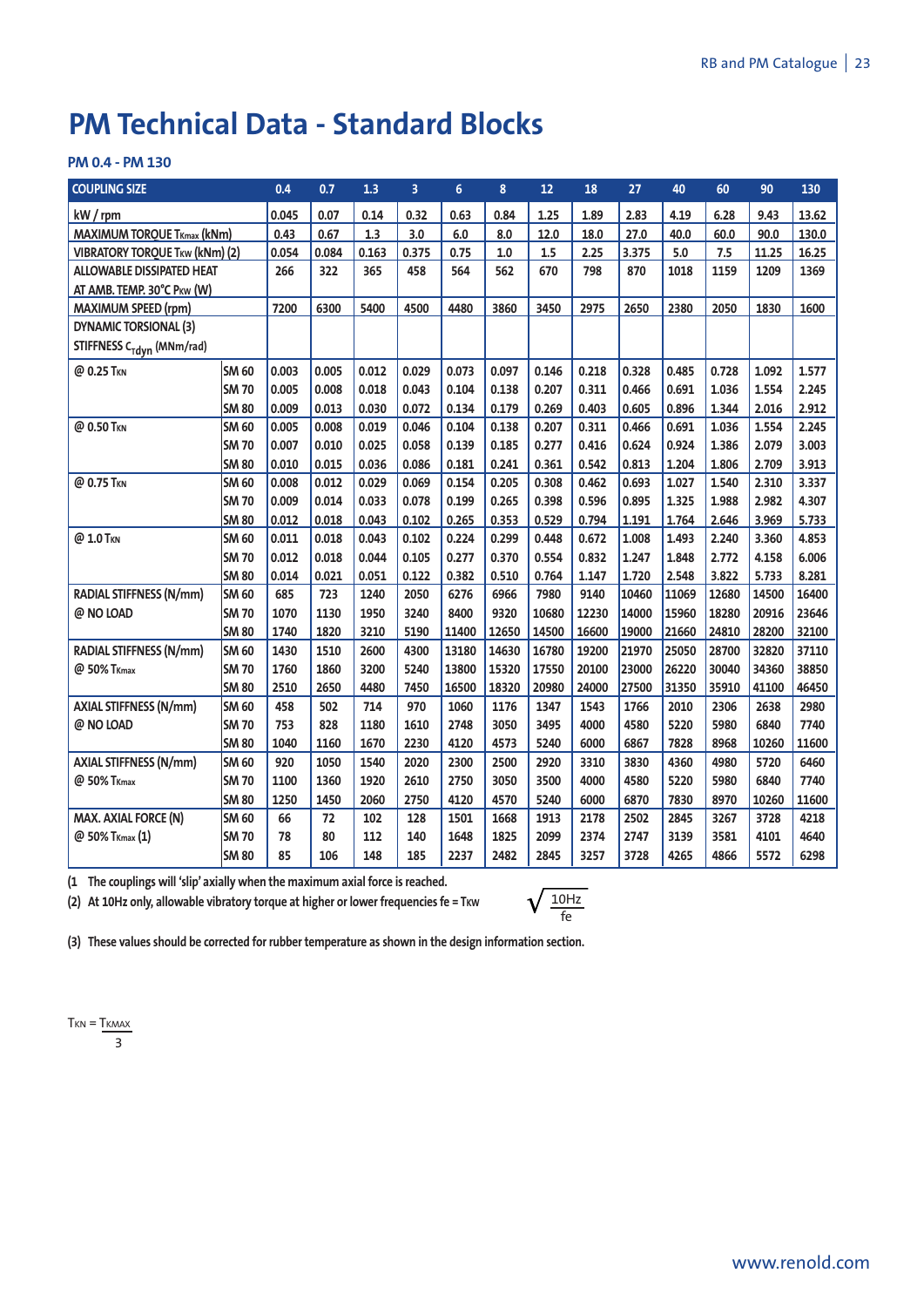# **PM Technical Data - Standard Blocks**

### **PM 180 - PM 7000**

| <b>COUPLING SIZE</b>                  |              | 180    | 270    | 400    | 600    | 850    | 1200   | 2000    | 3500    | 4700    | 7000    |
|---------------------------------------|--------------|--------|--------|--------|--------|--------|--------|---------|---------|---------|---------|
| kW / rpm                              |              | 18.86  | 28.29  | 41.91  | 62.86  | 89.01  | 125.67 | 209.45  | 366.53  | 492.20  | 733.06  |
| <b>MAXIMUM TORQUE TKmax (kNm)</b>     |              | 180.0  | 270.0  | 400.0  | 600.0  | 850.0  | 1200   | 2000    | 3500    | 4700    | 7000    |
| <b>VIBRATORY TORQUE TKW (kNm) (2)</b> |              | 22.5   | 33.75  | 50.00  | 75.00  | 106.2  | 150.0  | 250.0   | 437.5   | 587.5   | 875.0   |
| <b>ALLOWABLE DISSIPATED HEAT</b>      |              | 1526   | 1735   | 1985   | 2168   |        |        |         |         |         |         |
| AT AMB. TEMP. 30°C PKW (W)            |              |        |        |        |        |        |        |         |         |         |         |
| <b>MAXIMUM SPEED (rpm)</b>            |              | 1460   | 1260   | 1090   | 975    | 1000   | 870    | 725     | 580     | 580     | 580     |
| <b>DYNAMIC TORSIONAL (3)</b>          |              |        |        |        |        |        |        |         |         |         |         |
| STIFFNESS C <sub>Tdyn</sub> (MNm/rad) |              |        |        |        |        |        |        |         |         |         |         |
| @ 0.25 TKN                            | <b>SM 60</b> | 2.184  | 3.276  | 4.853  | 7.280  | 14.600 | 22.500 | 40.800  | 74.900  | 102.000 | 148.000 |
|                                       | <b>SM 70</b> | 3.108  | 4.662  | 6.838  | 10.360 | 22.000 | 34.000 | 61.700  | 114.000 | 154.000 | 225.000 |
|                                       | <b>SM 80</b> | 4.032  | 6.048  | 8.960  | 13.440 | 36.600 | 56.500 | 102.000 | 195.000 | 257.000 | 376.000 |
| @ 0.50 TKN                            | <b>SM 60</b> | 3.108  | 4.661  | 6.838  | 10.360 | 23.100 | 35.500 | 64.000  | 117.000 | 161.000 | 232.000 |
|                                       | <b>SM 70</b> | 4.158  | 6.237  | 9.240  | 13.860 | 29.900 | 46.100 | 83.300  | 153.000 | 209.000 | 304.000 |
|                                       | <b>SM 80</b> | 5.418  | 8.127  | 12.040 | 18.060 | 43.800 | 67.600 | 123.000 | 226.000 | 307.000 | 443.000 |
| @ 0.75 TKN                            | <b>SM 60</b> | 4.620  | 6.720  | 10.269 | 15.400 | 36.000 | 55.300 | 99.100  | 178.000 | 249.000 | 358.000 |
|                                       | <b>SM 70</b> | 5.964  | 8.946  | 13.251 | 19.880 | 40.600 | 62.400 | 115.000 | 205.000 | 232.000 | 409.000 |
|                                       | <b>SM 80</b> | 7.938  | 11.907 | 17.64  | 26.480 | 52.500 | 80.900 | 147.000 | 268.000 | 367.000 | 534.000 |
| @ 1.0 TKN                             | <b>SM 60</b> | 6.720  | 10.080 | 14.931 | 22.400 | 54.000 | 82.900 | 149.000 | 265.000 | 372.000 | 533.000 |
|                                       | <b>SM 70</b> | 8.316  | 12.474 | 18.480 | 27.720 | 54.700 | 84.100 | 151.000 | 272.000 | 379.000 | 546.000 |
|                                       | <b>SM 80</b> | 11.466 | 17.199 | 25.480 | 38.220 | 63.000 | 97.100 | 175.000 | 320.000 | 439.000 | 638.000 |
| <b>RADIAL STIFFNESS (N/mm)</b>        | <b>SM 60</b> | 18270  | 20920  | 23820  | 27300  | 37800  | 41900  | 54900   | 57500   | 76500   | 115000  |
| @ NO LOAD                             | <b>SM 70</b> | 26350  | 30170  | 34340  | 39370  | 60300  | 66200  | 87300   | 91100   | 122000  | 182000  |
|                                       | <b>SM 80</b> | 35750  | 40945  | 46600  | 53400  | 95800  | 105000 | 140000  | 145800  | 195000  | 291000  |
| RADIAL STIFFNESS (N/mm)               | <b>SM 60</b> | 41350  | 47350  | 53890  | 61780  | 85540  | 94820  | 124240  | 130120  | 173345  | 260245  |
| @ 50% TKmax                           | <b>SM 70</b> | 43290  | 49560  | 56420  | 64680  | 99073  | 108766 | 143434  | 149677  | 200446  | 299026  |
|                                       | <b>SM 80</b> | 51760  | 59260  | 67460  | 77330  | 38714  | 152040 | 202720  | 211118  | 282360  | 421368  |
| <b>AXIAL STIFFNESS (N/mm)</b>         | SM 60        | 3324   | 3800   | 4332   | 4966   | 18200  | 20800  | 27700   | 28400   | 37800   | 56700   |
| @ NO LOAD                             | <b>SM 70</b> | 8620   | 9870   | 11230  | 12880  | 30300  | 34300  | 45600   | 47000   | 62700   | 94000   |
|                                       | <b>SM 80</b> | 12924  | 14800  | 16844  | 19310  | 35000  | 39800  | 49300   | 75000   | 100000  | 150000  |
| AXIAL STIFFNESS (N/mm)                | SM 60        | 7200   | 8240   | 9380   | 10760  | 39440  | 45074  | 60026   | 61543   | 81913   | 122869  |
| @ 50% T <sub>Kmax</sub>               | <b>SM 70</b> | 8620   | 9870   | 11230  | 12880  | 30300  | 34300  | 45600   | 47000   | 62700   | 94000   |
|                                       | <b>SM80</b>  | 12920  | 14800  | 16840  | 19310  | 35000  | 39800  | 49300   | 75000   | 100000  | 150000  |
| <b>MAX. AXIAL FORCE (N)</b>           | <b>SM 60</b> | 4709   | 5396   | 6131   | 7034   |        |        |         |         |         |         |
| @ 50% TKmax (1)                       | <b>SM 70</b> | 5160   | 5915   | 6730   | 7720   |        |        |         |         |         |         |
|                                       | <b>SM 80</b> | 7014   | 8025   | 9143   | 10477  | ٠      | ٠      | ۰       |         |         |         |

**(1) The couplings will 'slip' axially when the maximum axial force is reached.**

**(2) At 10Hz only, allowable vibratory torque at higher or lower frequencies fe = TKW**



**(3) These values should be corrected for rubber temperature as shown in the design information section.**

 $T<sub>KN</sub> = T<sub>KMAX</sub>$ 3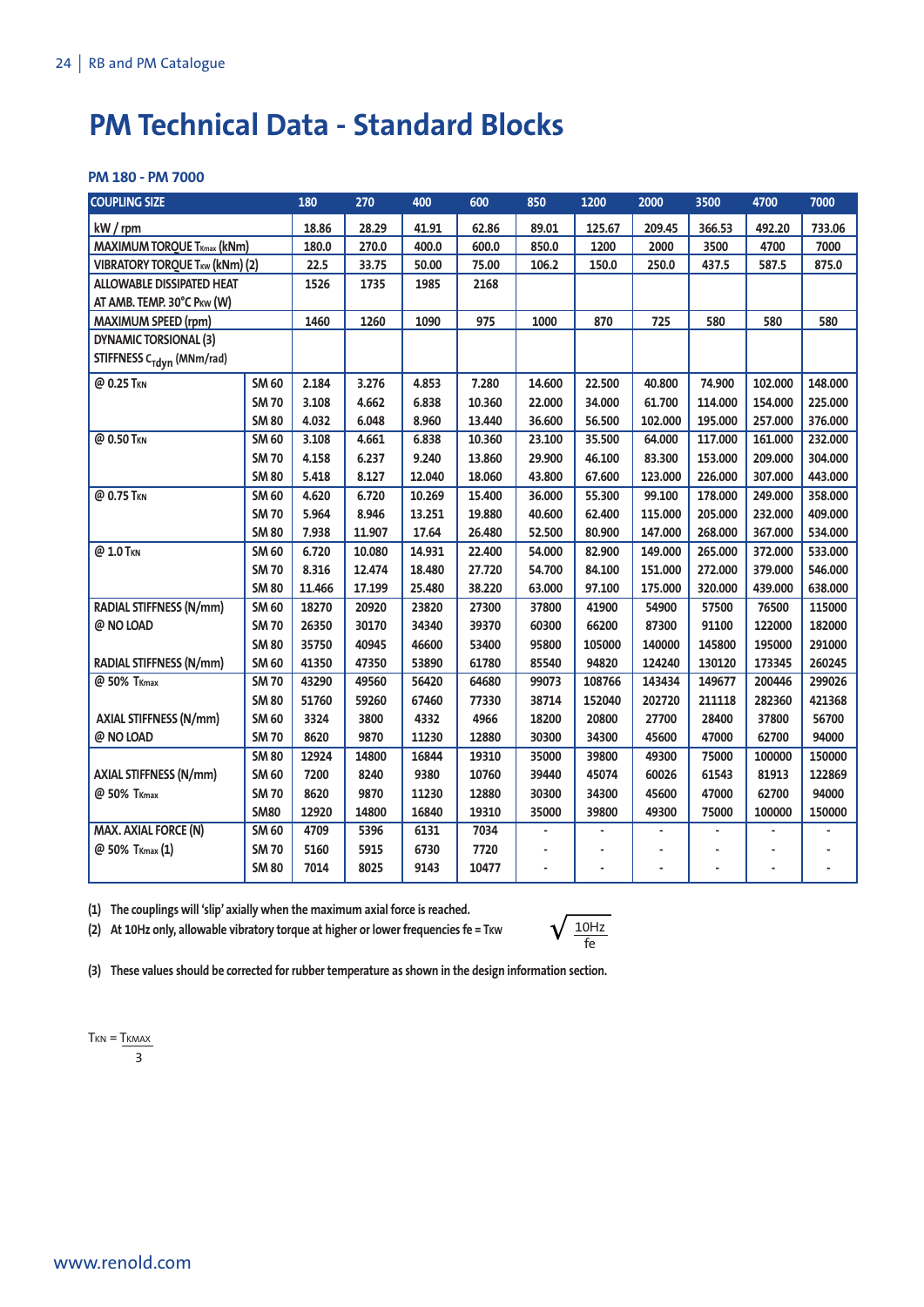# **PM Technical Data - Special Round Blocks**

### **PM 12 - PM 600**

| <b>COUPLING SIZE</b>                  |              | 12    | 18    | 27    | 40    | 60    | 90    | 130    | 180   | 270   | 400    | 600            |
|---------------------------------------|--------------|-------|-------|-------|-------|-------|-------|--------|-------|-------|--------|----------------|
| kW / rpm                              |              | 1.25  | 1.89  | 2.83  | 4.19  | 6.28  | 9.43  | 13.62  | 18.86 | 28.29 | 41.91  | 62.86          |
| <b>NOMINAL TORQUE TKN (kNm)</b>       |              | 3.2   | 4.8   | 7.2   | 10.67 | 15.99 | 24.0  | 34.67  | 48.0  | 72.0  | 106.67 | 159.99         |
| <b>MAXIMUM TORQUE TKmax (kNm)</b>     |              | 12.0  | 18.0  | 27.0  | 40.0  | 60.0  | 90.0  | 130.0  | 180.0 | 270.0 | 400.0  | 600.0          |
| <b>VIBRATORY TORQUE TKW (kNm) (2)</b> |              | 1.0   | 1.5   | 2.25  | 3.334 | 5.0   | 7.5   | 10.833 | 15.0  | 22.5  | 29.0   | 42.75          |
| ALLOWABLE DISSIPATED HEAT             |              | 130   | 150   | 180   | 220   | 260   | 300   | 340    | 375   | 440   | 490    | 565            |
| AT AMB. TEMP. 30°C PKW (W)            |              |       |       |       |       |       |       |        |       |       |        |                |
| <b>MAXIMUM SPEED (rpm)</b>            |              | 3450  | 2975  | 2650  | 2380  | 2050  | 1830  | 1600   | 1460  | 1260  | 1090   | 975            |
| <b>DYNAMIC TORSIONAL (3)</b>          |              |       |       |       |       |       |       |        |       |       |        |                |
| STIFFNESS C <sub>Tdyn</sub> (MNm/rad) |              |       |       |       |       |       |       |        |       |       |        |                |
| @ 0.25 TKN                            | <b>SM 60</b> | 0.053 | 0.08  | 0.12  | 0.18  | 0.27  | 0.613 | 0.885  | 1.226 | 1.839 | 2.724  | 4.087          |
|                                       | <b>SM 70</b> | 0.072 | 0.109 | 0.163 | 0.241 | 0.362 | 0.895 | 1.293  | 1.79  | 2.685 | 3.978  | 5.967          |
|                                       | <b>SM 80</b> | 0.1   | 0.149 | 0.224 | 0.322 | 0.498 | 0.747 | 1.079  | 1.493 | 2.24  | 3.319  | 4.98           |
| @ 0.50 TKN                            | <b>SM 60</b> | 0.088 | 0.132 | 0.198 | 0.293 | 0.44  | 0.791 | 1.143  | 1.582 | 2.373 | 3.516  | 5.273          |
|                                       | <b>SM 70</b> | 0.104 | 0.155 | 0.233 | 0.345 | 0.52  | 1.05  | 1.517  | 2.1   | 3.15  | 4.667  | $\overline{7}$ |
|                                       | <b>SM 80</b> | 0.159 | 0.239 | 0.358 | 0.53  | 0.796 | 1.193 | 1.724  | 2.387 | 3.58  | 5.304  | 7.956          |
| @ 0.75 TKN                            | <b>SM 60</b> | 0.168 | 0.251 | 0.377 | 0.559 | 0.84  | 1.154 | 1.667  | 2.308 | 3.462 | 5.129  | 7.693          |
|                                       | <b>SM 70</b> | 0.162 | 0.243 | 0.364 | 0.539 | 0.809 | 1.317 | 1.902  | 2.634 | 3.951 | 5.853  | 8.78           |
|                                       | <b>SM 80</b> | 0.214 | 0.321 | 0.481 | 0.713 | 1.069 | 1.603 | 2.316  | 3.207 | 4.81  | 7.126  | 10.689         |
| @ 1.0 TKN                             | <b>SM 60</b> | 0.285 | 0.427 | 0.641 | 0.948 | 1.424 | 1.91  | 2.759  | 3.82  | 5.73  | 8.489  | 12.733         |
|                                       | <b>SM 70</b> | 0.256 | 0.385 | 0.577 | 0.855 | 1.282 | 1.85  | 2.672  | 3.7   | 5.55  | 8.222  | 12.333         |
|                                       | <b>SM 80</b> | 0.328 | 0.491 | 0.737 | 1.092 | 1.638 | 2.457 | 3.549  | 4.913 | 7.37  | 10.919 | 16.378         |
| <b>RADIAL STIFFNESS (N/mm)</b>        | SM 60        | 2619  | 3000  | 3433  | 3914  | 4497  | 5132  | 5798   | 6464  | 7398  | 8438   | 9657           |
| @ NO LOAD                             | <b>SM 70</b> | 3742  | 4286  | 4905  | 5592  | 6425  | 7333  | 8284   | 9236  | 10570 | 12050  | 13798          |
|                                       | <b>SM 80</b> | 6138  | 7030  | 8044  | 9170  | 10538 | 12025 | 13586  | 15147 | 17335 | 19770  | 22628          |
| RADIAL STIFFNESS (N/mm)               | <b>SM 60</b> | 9510  | 10900 | 12470 | 14215 | 16300 | 18640 | 21000  | 23480 | 26870 | 30650  | 35070          |
| @ T <sub>KN</sub>                     | <b>SM 70</b> | 9056  | 10374 | 11870 | 13530 | 15550 | 17745 | 20048  | 22350 | 25580 | 29176  | 33390          |
|                                       | <b>SM 80</b> | 9132  | 10460 | 11968 | 13644 | 15678 | 17892 | 20214  | 22535 | 25790 | 29410  | 33666          |
| <b>AXIAL STIFFNESS (N/mm)</b>         | SM 60        | 1122  | 1285  | 1470  | 1675  | 1925  | 2198  | 2482   | 2768  | 3168  | 3613   | 4135           |
| @ NO LOAD                             | <b>SM 70</b> | 1495  | 1710  | 1960  | 2234  | 2568  | 2930  | 3310   | 3690  | 4220  | 4818   | 5514           |
|                                       | <b>SM 80</b> | 2545  | 2915  | 3335  | 3800  | 4368  | 4986  | 5632   | 6278  | 7187  | 8197   | 9380           |
| <b>AXIAL STIFFNESS (N/mm)</b>         | SM 60        | 2918  | 3340  | 3825  | 4360  | 5010  | 5718  | 6460   | 7200  | 8242  | 9400   | 10750          |
| @ T <sub>KN</sub>                     | <b>SM 70</b> | 3067  | 3510  | 4020  | 4580  | 5266  | 6000  | 6790   | 7570  | 8660  | 9880   | 11300          |
|                                       | <b>SM 80</b> | 3218  | 3686  | 4218  | 4808  | 5526  | 6306  | 7124   | 7942  | 9090  | 10368  | 11865          |
| MAX. AXIAL FORCE (N)                  |              | 2943  | 3335  | 3728  | 4415  | 5003  | 5690  | 6475   | 7161  | 8240  | 9418   | 10791          |
| @ T <sub>KN</sub> (1)                 |              |       |       |       |       |       |       |        |       |       |        |                |

**(1) The couplings will 'slip' axially when the maximum axial force is reached.**

**(2) At 10Hz only, allowable vibratory torque at higher or lower frequencies fe = TKW**

$$
\sqrt{\tfrac{10Hz}{fe}}
$$

**(3) These values should be corrected for rubber temperature as shown in the design information section.**